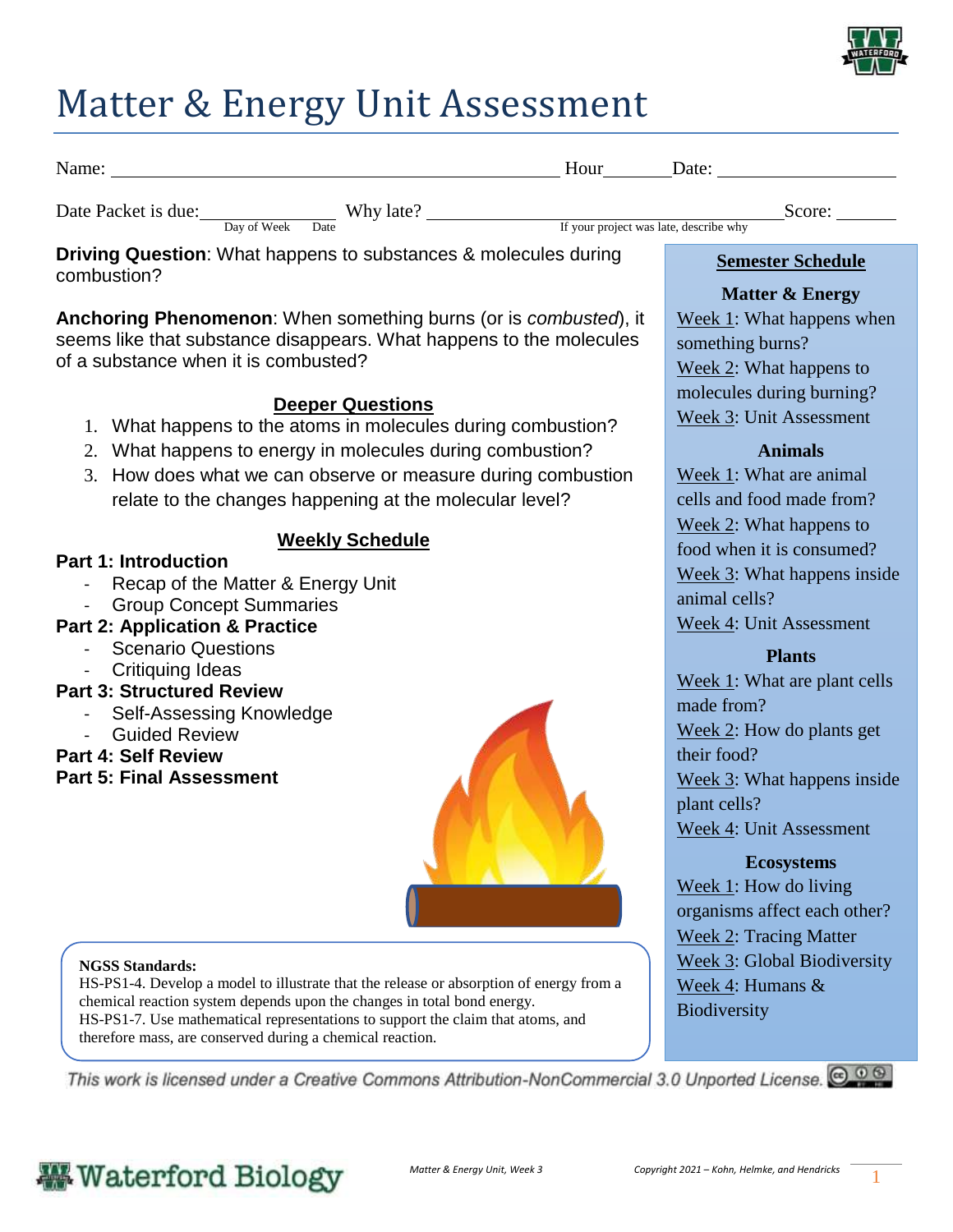

# Part 1: Introduction

**Overview:** In this activity, your group will review the ideas and concepts from the Matter & Energy Unit. Your instructor will assign specific questions to your group. You will then critique the responses of other groups.

#### **Driving Questions**

- 1. What is the difference between matter and energy?
- 2. How are the following terms different? *Atoms, mass, elements, molecules.*
- 3. If a substance gains *mass*, what is happening to the amount of *atoms* in that substance?
- 4. What are the four kinds of energy? How are these all related to each other?

#### *For each of the following, justify your answer with an explanation.*

- 5. True or false: when something burns, the atoms in that substance are destroyed.
- 6. True or false: when something burns, the atoms in that substance become energy.
- 7. True or false: when something burns, the energy in that substance is destroyed.
- 8. True or false: when something burns, the carbon atoms in that substance are turned into oxygen and hydrogen atoms.
- 9. True or false: some atoms that were found in dinosaurs exist in organisms that are alive today.
- 10. True or false: the amount of energy in the universe at the time of the dinosaurs is the same today.
- 11. How can molecules contain energy if matter and energy are separate things?
- 12. What makes something a "fuel"? What primarily determines the chemical energy content of a molecule?
- 13. What do "high energy" molecules like gasoline, ethanol, and sugar molecules have in common?
- 14. Can we directly use the energy contained within high energy molecules? What has to happen in order for this energy to become available for use?
- 15. When we see flames during combustion, what is it that we're actually seeing?
- 16. Both ethanol and water are clear liquids. Why does ethanol burn but water does not?
- 17. Explain combustion in a way that specifically addresses our "three rules" of matter and energy: 1) All matter is made of atoms. 2) Atoms lasts forever. 3) Energy lasts for forever.

### **Remember the following "rules" for energy and matter:**

- **All solids, liquids, and gases are made of tiny particles called atoms**. Multiple atoms can bond together to form molecules (*e.g., water molecules consist of 1 oxygen atom & 2 hydrogen atoms*).
- In biology, **atoms last forever**. Atoms cannot be created or destroyed (*e.g., a carbon atom is always a carbon atom*). If something gains mass, it gains atoms. If it loses mass, it loses atoms. Atoms found on molecules can be rearranged to form new molecules.
- In biology, **energy lasts forever**. Energy cannot be created or destroyed. Energy can exist as light, heat, motion, or as chemical energy stored in the bonds of molecules. Energy in one form can be transferred into a different form (*e.g., light energy can be transformed into heat energy*).

**Vocabulary** Matter Energy Atoms Molecules Elements **Mass** Light Energy Chemical Energy Kinetic Energy Heat Energy Chemical Bond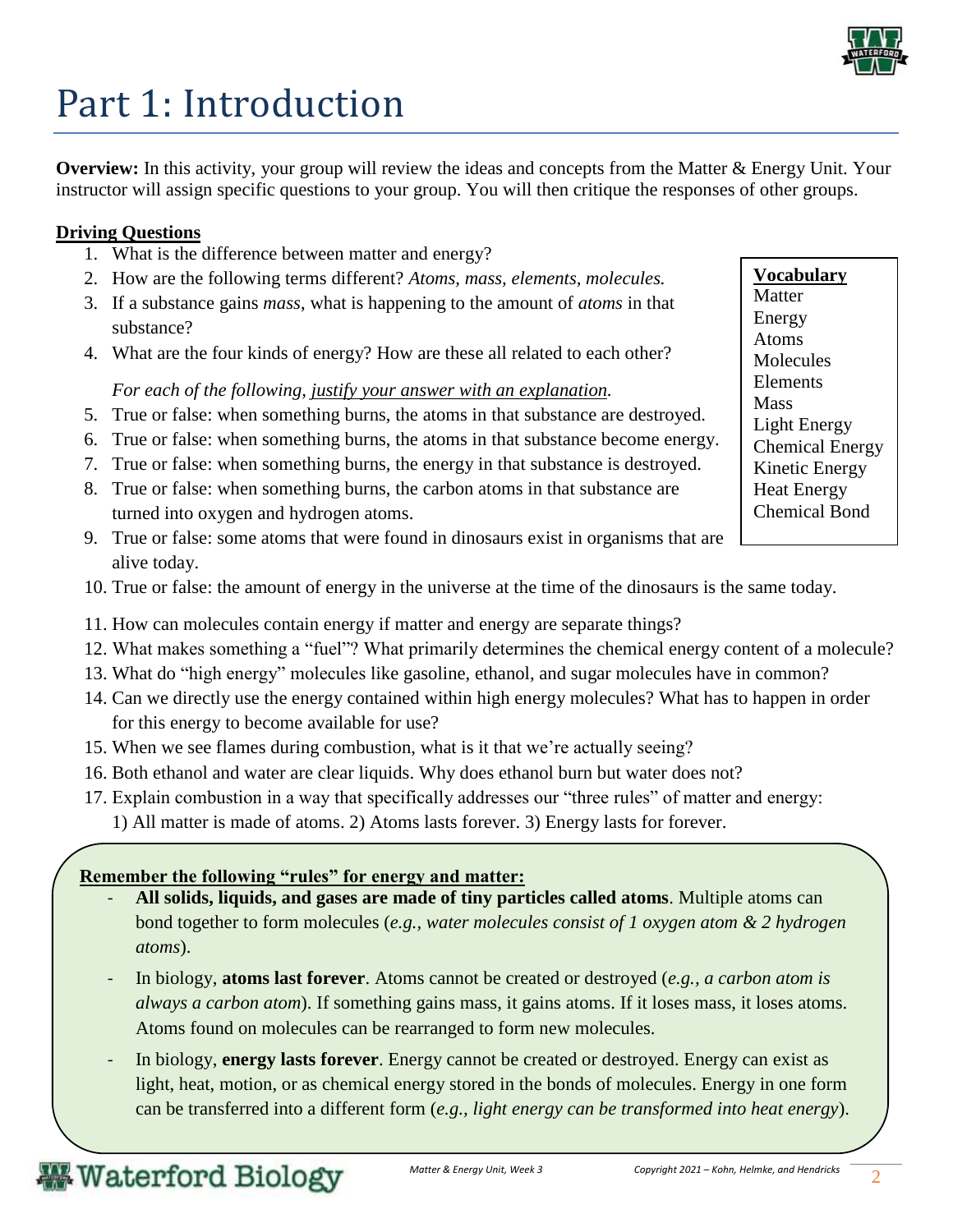

# Part 2: Application & Practice

**Overview**: You will work in groups to respond to situations that have not yet encountered. You will use your expertise in combustion to develop answers. You will then critique other group's responses (*refute, dispute, agree, or add*). Note: your instructor may assign specific questions to your group if time is limited.

#### **A tree is growing from an acorn to a large, full grown oak tree.**

- 1. What is happening to the number of atoms within that tree as it gains mass?
- 2. Do the molecules of the tree contain energy? Why or why not?
- 3. How is energy changing within that tree as it gains mass?

#### **A squirrel eats an acorn from this tree.**

- 4. What would happen to the atoms inside of the acorn's molecules?
- 5. What would happen to the energy inside of the acorn's molecules?

#### **Eventually the oak tree dies. The oak tree is chopped into firewood to heat a home.**

- 6. How are the atoms and molecules in the wood changing as the wood burns?
- 7. The fire releases a large amount of heat and light (and possibly other forms of energy). Where is this energy coming from?
- 8. What happens to matter and energy from the wood after it completely combusts and the fire goes out?
- 9. When wood combusts, it will produce ashes. However, the mass of the ashes is only a small percentage of the mass of the original wood. What happened to most of the mass of the wood after it completely combusts? Which of the following most agrees with your ideas? Explain.
	- *a.* Most of the atoms in the wood were turned into energy through combustion and became weightless.
	- *b.* Most of the atoms were turned into ashes, which are light and blow away easily in the wind.
	- *c.* Most of the atoms in the wood were turned into invisible gases that we can't see.
	- *d.* Most living things are mostly water. Because of this, most of the atoms in the wood evaporated in the heat of the fire.

#### **Atoms and Dinosaurs: Millions and millions of years ago, dinosaurs were found all over the planet.**

10. What happened to the atoms found in the cells of dinosaurs? Which seems most accurate? Explain why.

- *a.* Those atoms still exist today. Some of those atoms are found in organisms that are alive today.
- *b.* The carbon, oxygen, and hydrogen atoms (among others) that were found in the dinosaurs were turned into minerals during the process of fossilization.
- *c.* Those atoms no longer exist.
- *d.* Those atoms were turned into energy as dinosaurs digested food or were eaten / decomposed by other organisms.
- 11. Think about the molecules found in the cells of dinosaurs. Did these molecules contain energy when the dinosaur was still alive? Could some of that energy still exist today? Explain.

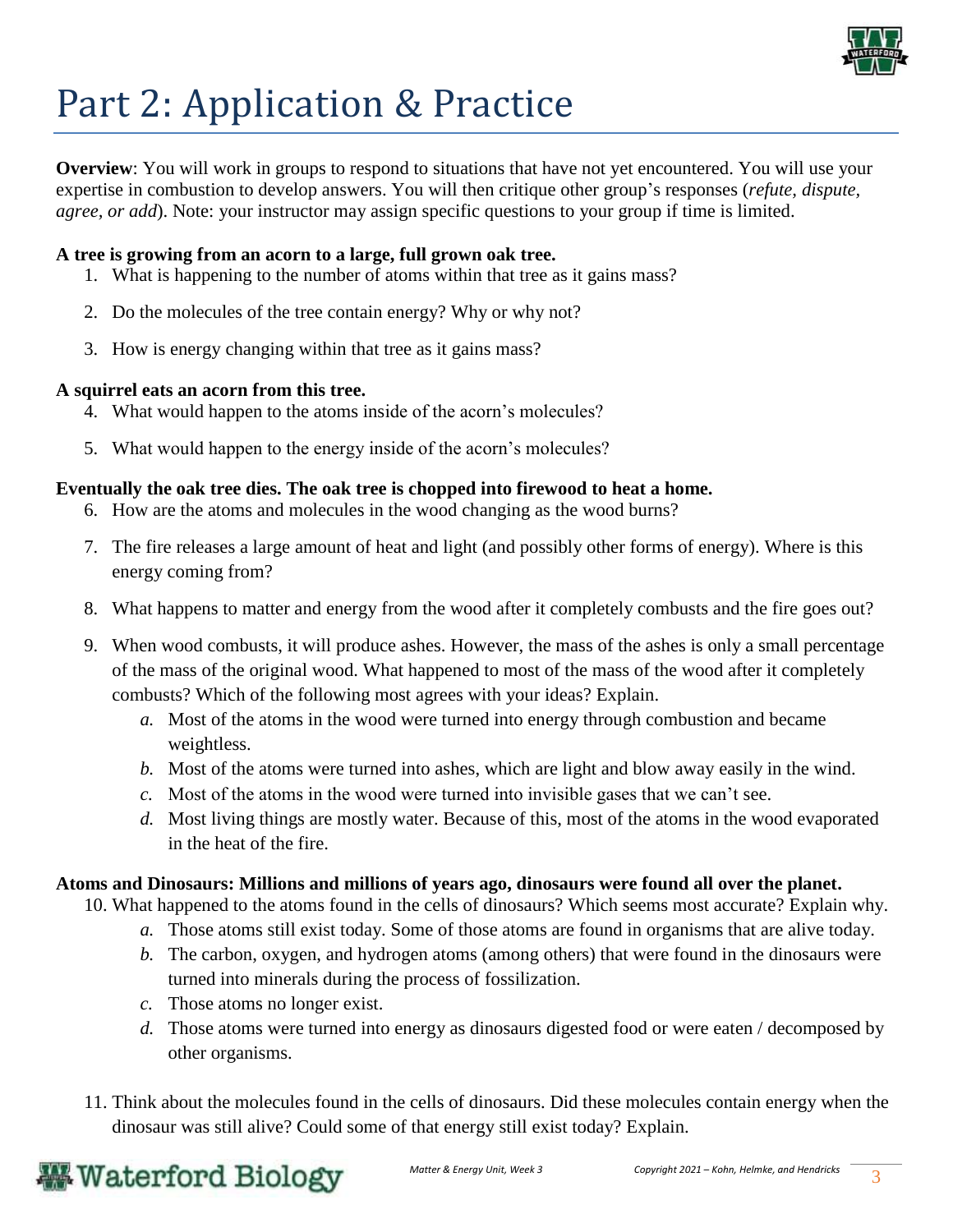

**Most of electricity in the United States is produced using fossil fuels (such as coal or petroleum). Fossil fuels formed from the tissue of living organisms that existed millions and millions of years ago (such as dinosaurs as well as prehistoric plants and other organisms). Fossil fuels are valuable as a fuel source because they release large amounts of energy when they are combusted.** 

- 12. Make a prediction about the chemical structure of fossil fuels like coal or petroleum. If these substances are combustible, and if they release large amounts of energy when combusted, what can we assume about the molecular structure of these substances?
- 13. Where did the energy found in the molecules of fossil fuels come from? How did the dinosaurs and prehistoric plants acquire this energy?
- 14. What happens to the energy found within fossil fuels when it is combusted? Where does it go?
- 15. What happens to the matter found within fossil fuels when it is combusted? Where does it go?

#### **Checking in**

- 16. What was most surprising to you?
- 17. What still seems unclear to you?
- 18. Does anything seem inaccurate? How so?
- 19. How do these topics relate to things that you have already experienced in your life and/or things that you have learned previously?
- 20. How do these topics relate to decisions you will make in your future career and/or personal life?

#### **Remember the following "rules" for energy and matter:**

- **All solids, liquids, and gases are made of tiny particles called atoms**. Multiple atoms can bond together to form molecules (*e.g., water molecules consist of 1 oxygen atom & 2 hydrogen atoms*).
- In biology, **atoms last forever**. Atoms cannot be created or destroyed (*e.g., a carbon atom is always a carbon atom*). If something gains mass, it gains atoms. If it loses mass, it loses atoms. Atoms found on molecules can be rearranged to form new molecules.
- In biology, **energy lasts forever**. Energy cannot be created or destroyed. Energy can exist as light, heat, motion, or as chemical energy stored in the bonds of molecules. Energy in one form can be transferred into a different form (*e.g., light energy can be transformed into heat energy*).

### **Waterford Biology**